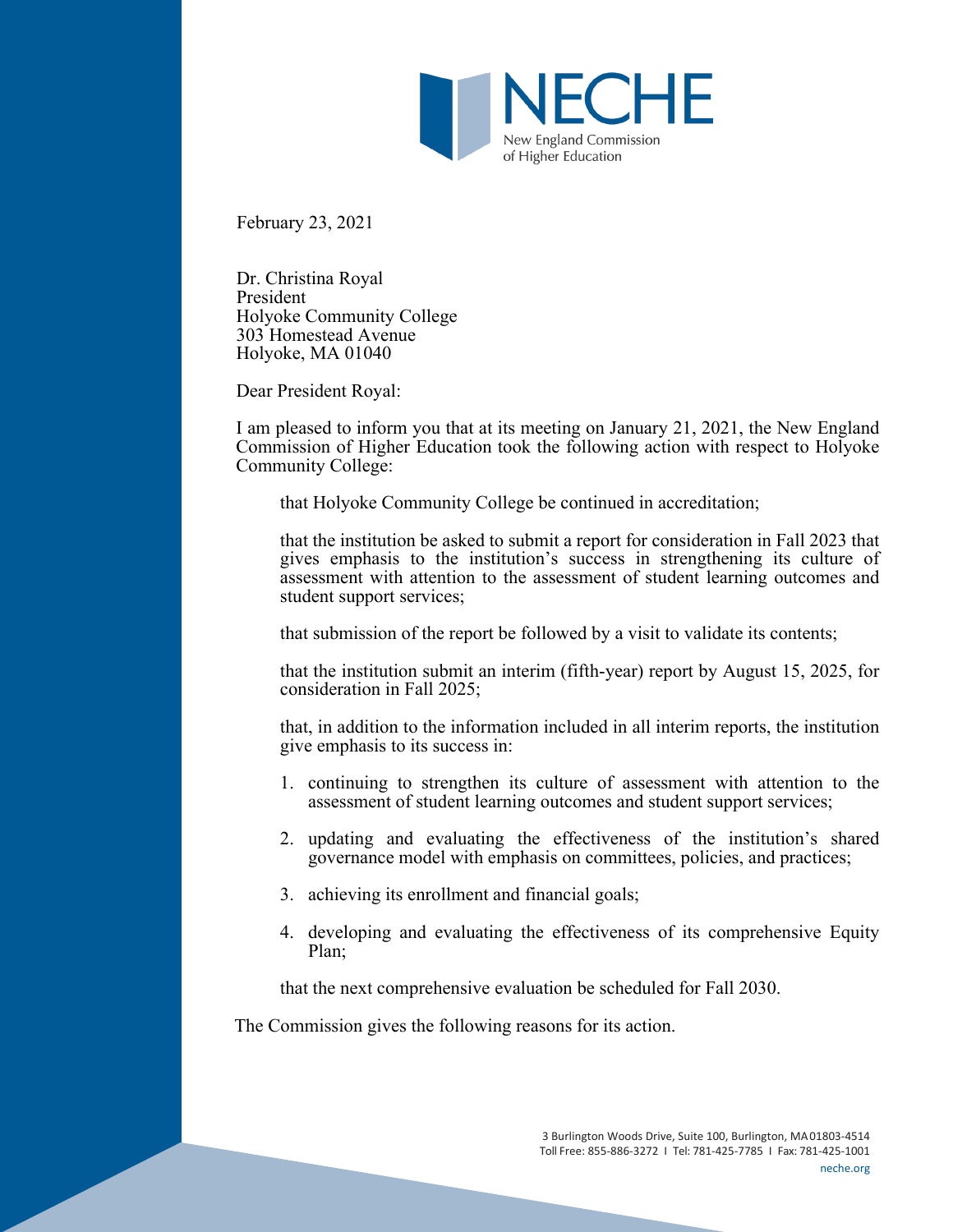Holyoke Community College is continued in accreditation because the Commission finds the institution to be in compliance with the *Standards for Accreditation*.

The Commission joins the visiting team in commending Holyoke Community College (HCC) for its thoughtful, mission-centric self-study that included evidence of wide participation by the campus community, highlighted the institution's strengths and accomplishments over the last decade, and presented an accurate and candid overview of the challenges facing the College. The Board's commitment to HCC is impressive, and we are especially gratified to learn that a Trustee Guidebook will be developed as a supplement to the by-laws (currently in the process of being updated) that details the role and responsibilities of Board members (e.g., orientation; attendance at meetings; participation on committees), and the process for assessing the effectiveness of the Board. The recently developed Strategic Plan 2019-2022 illustrates HCC's collaborative and systematic approach to strategic planning; transitioning from five large implementation teams to 12 smaller project-based groups to facilitate implementation of the strategic plan during the COVID-19 pandemic demonstrates HCC's resiliency and ability to quickly adapt to change. The team confirmed that the effectiveness of the support and "wrap around" services HCC provides to its students is a real strength, and we further note positively that the College has significantly improved its technological infrastructure which contributed to the smooth migration to an online/remote learning environment during the pandemic. In addition, automating processes (e.g., Docusign; Live Chat; Early Alert student management system) has made communicating with and tracking the progress of students much more effective. It was apparent to the team that wellqualified faculty and staff maintain the same level of academic rigor and support to students whether they are attending on the main campus in Holyoke, online, or at one of the institution's off-campus locations. We congratulate HCC on its success in serving its students and the community and achieving its mission for 75 years. With the continued engagement of the Board combined with the College's strong leadership team and its dedicated faculty and staff, Holyoke Community College is well positioned to continue achieving its mission and addressing its challenges well into the future.

The institution is asked to submit a report for consideration in Fall 2023 related to our standards on *The Academic Program, Students,* and *Educational Effectiveness.*

We concur with the judgment of the visiting team that, while Holyoke Community College has made some progress toward establishing a culture of assessment over the last decade, there is still much work to be done. For example, the General Education Assessment Committee began assessment work on five learning outcomes (effective communication, quantitative reasoning, information literacy, knowledge of diversity, and critical thinking) in Spring 2007 and each outcome was assessed between 2010 and 2016. It was not evident to the team, however, that assessment of the five outcomes has progressed beyond the course level to the program and institutional levels. The team further noted in its report that HCC has not established a The team further noted in its report that HCC has not established a comprehensive approach to assessing the effectiveness of non-academic areas (e.g., student services and learning resources), policies, or procedures. In the few areas where assessment does take place, it was not apparent to the team that the results are used to inform decision-making, planning, resource allocation, or continuous improvement. We concur with the College that the recent hiring of a Director of Planning, Curriculum, and Assessment and a Coordinator of Instruction Design with a strong assessment background and the scheduling of a college-wide assessment day in March 2021 are positive steps toward advancing the institution's culture of assessment. However, as HCC candidly acknowledges, faculty and departments will need "the tools and time" to accomplish assessment activities and it will also be necessary to "dive deeper into co-curricular assessment and use data more effectively." We look forward, in the Fall 2023 report, to receiving evidence of HCC's success in strengthening its culture of assessment with attention to the assessment of student learning outcomes and student support services. We are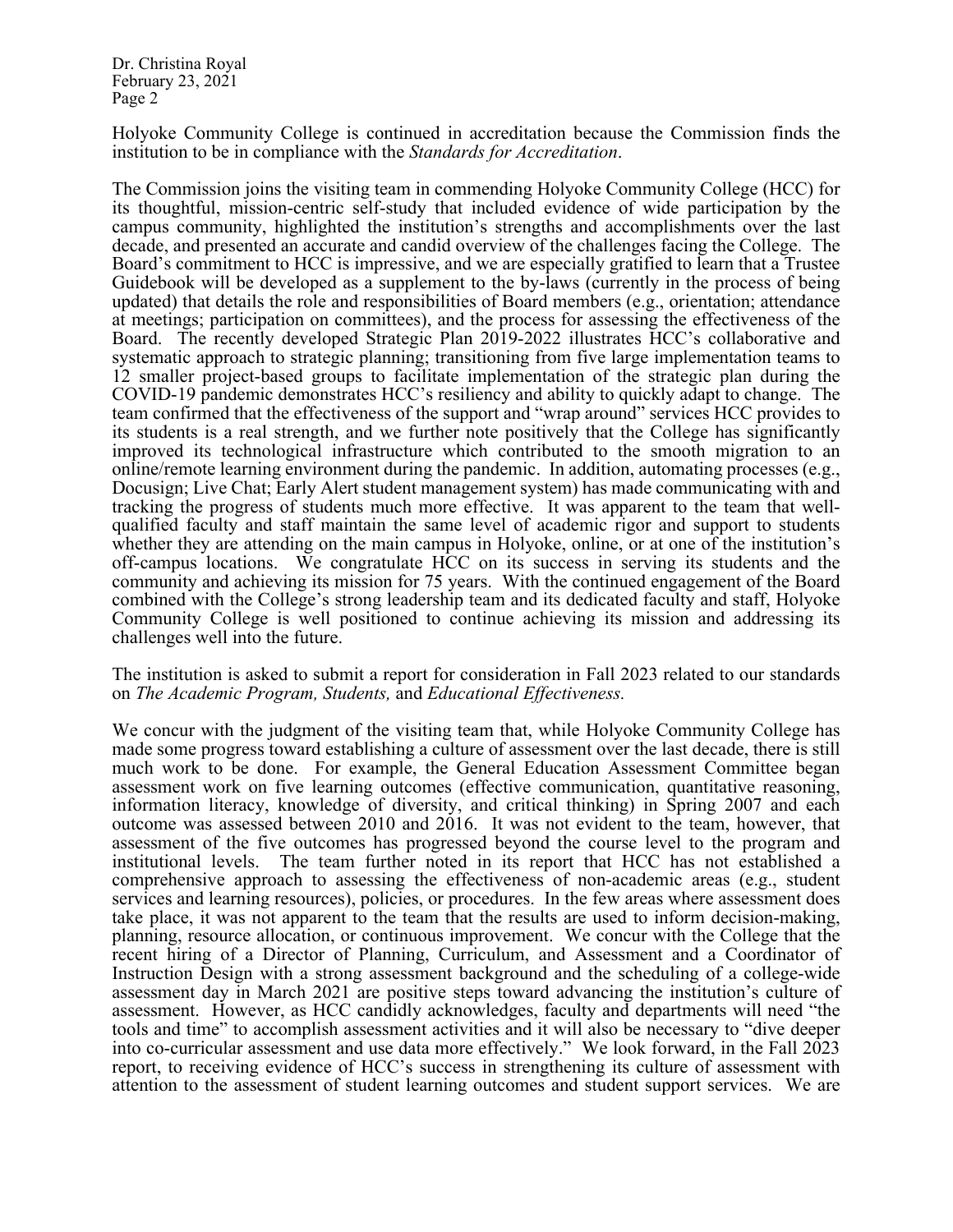informed here by our standards on *The Academic Program, Students,* and *Educational Effectiveness*:

The institution develops, approves, administers, and on a regular cycle reviews its academic programs under institutional policies that are implemented by designated bodies with established channels of communication and control. Review of academic programs includes evidence of student success and program effectiveness and incorporates an external perspective. Faculty have a substantive voice in these matters (4.6).

Through a program of regular and systematic evaluation, the institution assesses the effectiveness of its efforts to achieve an equitable educational experience for all of its students and the appropriateness and effectiveness of its student services to advance institutional purposes. Information obtained through this evaluation is used to revise these efforts and services and improve their achievement (5.20).

Assessment of learning is based on verifiable statements of what students are expected to gain, achieve, demonstrate, or know by the time they complete their academic program. The process of understanding what and how students are learning focuses on the course, competency, program, and institutional level. Assessment has the support of the institution's academic and institutional leadership and the systematic involvement of faculty and appropriate staff (8.3).

The institution with stated goals for students' co-curricular learning systematically assesses their achievement (8.4).

The institution uses a variety of quantitative and qualitative methods and direct and indirect measures to understand the experiences and learning outcomes of its students, employing external perspectives including, as appropriate, benchmarks and peer comparisons (8.5).

The institution defines measures of student success and levels of achievement appropriate to its mission, modalities and locations of instruction, and student body, including any specifically recruited populations. These measures include rates of progression, retention, transfer, and graduation; default and loan repayment rates; licensure passage rates; and employment. The institution ensures that information about student success is easily accessible on its website (8.6).

The results of assessment and quantitative measures of student success are a demonstrable factor in the institution's efforts to improve the curriculum and learning opportunities and results for students (8.8).

The institution integrates the findings of its assessment process and measures of student success into its institutional and program evaluation activities and uses the findings to inform its planning and resource allocation and to establish claims the institution makes to students and prospective students (8.10).

The submission of the report will be followed by a visit to validate its contents. A copy of the procedures for the Fall 2023 focused evaluation are enclosed for your information and use.

Commission policy requires an interim (fifth-year) report of all institutions on a decennial evaluation cycle. Its purpose is to provide the Commission an opportunity to appraise the institution's current status in keeping with the Policy on Periodic Review. In addition to the information included in all interim reports the College is asked, in Fall 2025, to report on four matters related to our standards on *Educational Effectiveness; Organization and Governance;*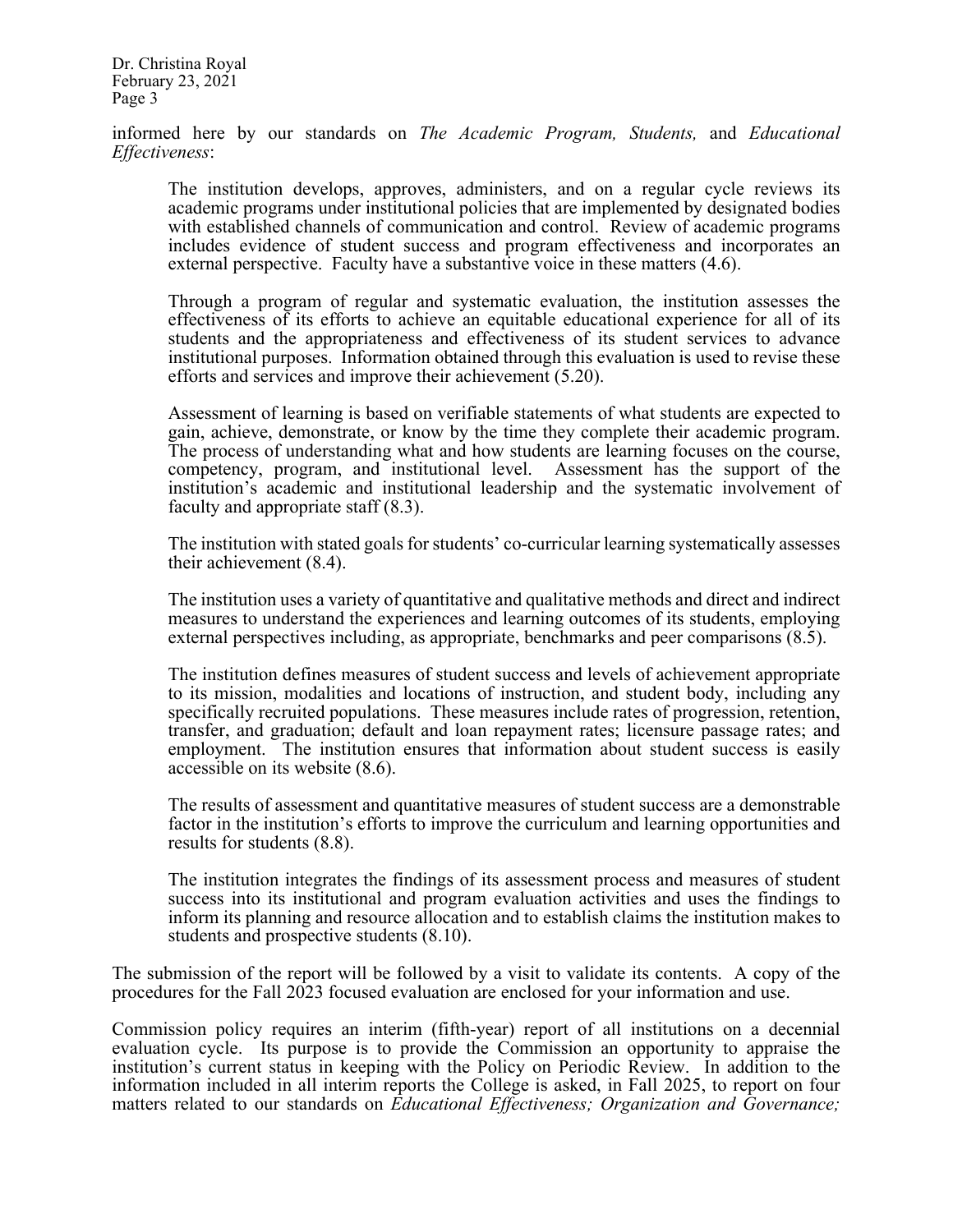*Students; Institutional Resources; Planning and Evaluation;* and *Teaching, Learning, and Scholarship.* 

As noted above, the Commission acknowledges that Holyoke Community College is taking steps to strengthen its culture of assessment. We also recognize that these efforts do not lend themselves to rapid resolution and will require the institution's sustained attention; hence, in keeping with our standard on *Educational Effectiveness* (noted above) we look forward, through the interim report submitted for consideration in Fall 2025, to receiving an update on the institution's continued success in this area.

We understand that HCC is in the process of updating its current shared governance structure and. in addition to committees that have historically been a part of the governance model, the updated structure will include a standing assessment committee that will ensure the connection between planning and assessment is clear. In addition, policies and practices will be reviewed and revised as necessary to ensure that the faculty senate and other bodies are able to work together in a "more cohesive fashion." We look forward, through the Fall 2025 interim report, to receiving an update on the College's success in this area along with evidence that "[t]he effectiveness of the institution's organizational structure and system of governance is improved through regular and systematic review" (3.19). Our standard on *Organization and Governance* will further guide this portion of the report:

The institution's organizational structure, decision-making processes, and policies are clear and consistent with its mission and support institutional effectiveness. The institution's system of governance involves the participation of all appropriate constituencies and includes regular communication among them (3.2).

We share the considerable concern of the visiting team that headcount enrollment at HCC has decreased from a high of 7,473 in 2009 to 4,886 in 2019 (a drop of 43%), leaving the institution in a financially fragile position. Although a total of 26 programs have been eliminated and many programs have been merged during this period, the team noted that the financial strain is becoming increasingly evident. We understand that HCC has taken additional steps to strengthen its financial position, including implementing early retirement and unpaid leave programs and reduced staffing in some areas, and the College is exploring new, industry-relevant programs and advancement initiatives. We further note that HCC recently engaged the UMass Donahue Institute to conduct an enrollment projection analysis and are pleased to learn that, even considering enrollment declines related to the pandemic, the analysis "points toward increased enrollment trends in years to come." As evidence that HCC is "financially stable (7.5) [and that its] multi-year financial planning is realistic and reflects the capacity of the institution to depend on identified sources of revenue and ensure the advancement of educational quality and services for students" (7.6), we ask that the Fall 2025 interim (fifth-year) report update the Commission on the institution's success in achieving its enrollment and financial goals. Our standards on *Students* and *Institutional Resources* will further inform this portion of the report:

Consistent with its mission, the institution sets and achieves realistic goals to enroll students who are broadly representative of the population the institution wishes to serve … (*Students*, Statement of the Standard).

The institution's financial planning, including contingency planning, is integrated with overall planning and evaluation processes. The institution demonstrates its ability to analyze its financial condition and understand the opportunities and constraints that will influence its financial condition and acts accordingly. It reallocates resources as necessary to achieve its purposes and objectives. The institution implements a realistic plan for addressing issues raised by the existence of any operating deficit (7.14).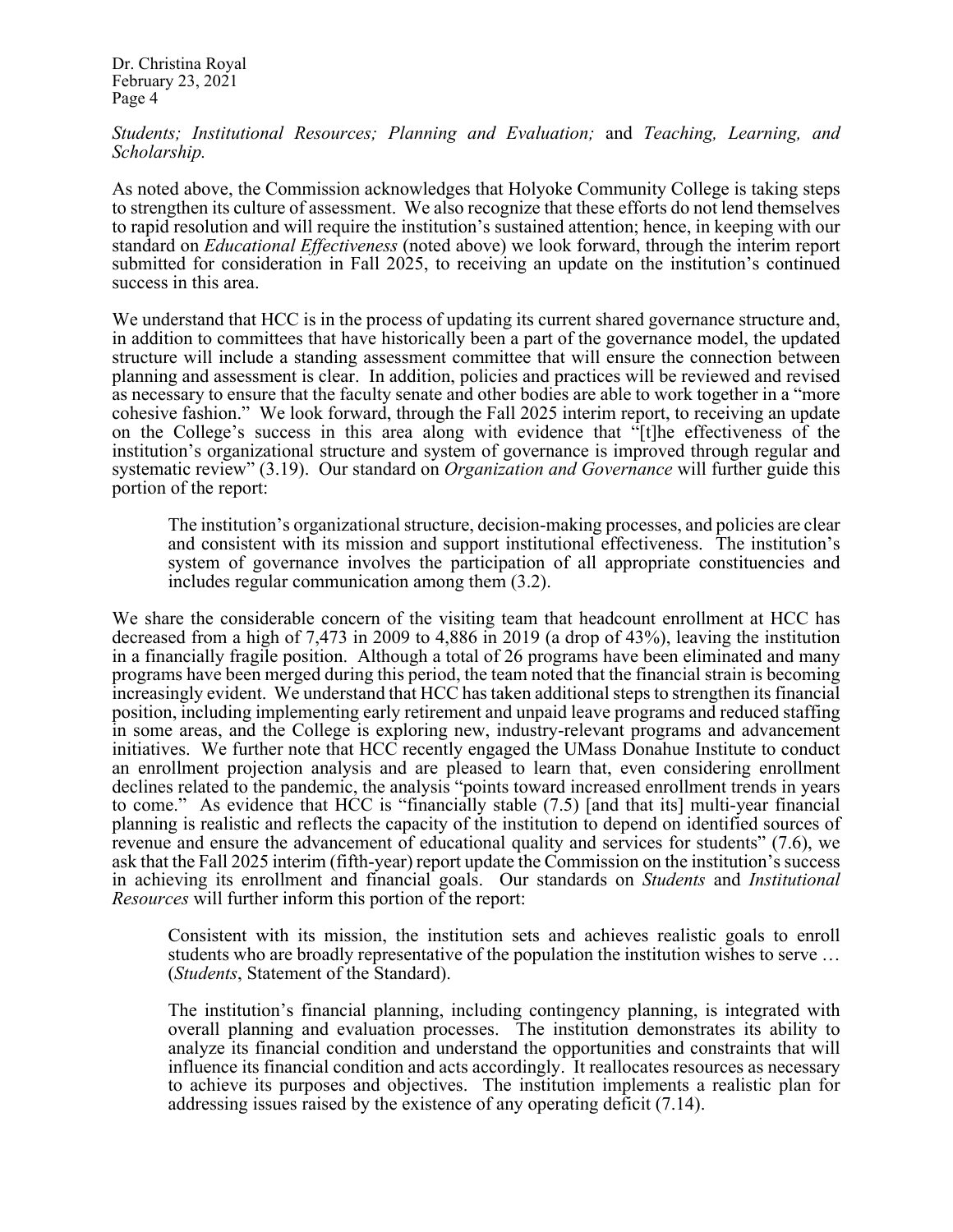Opportunities identified for new sources of revenue are reviewed by the administration and board to ensure the integrity of the institution and the quality of the academic program are maintained and enhanced. The institution planning a substantive change demonstrates the financial and administrative capacity to ensure that the new initiative meets the standards of quality of the institution and the Commission's Standards (7.15).

Finally, we are gratified to learn that the College's Equity, Diversity and Inclusion Council "will lead the development of a comprehensive Equity Plan in FY2020-2021 in alignment with the College's Mission, Vision, Values, and student experience statements and Strategic Plan objectives." The Fall 2025 interim report will provide HCC an opportunity to update the Commission on the institution's success with this matter as evidence that "the institution has a demonstrable record of success in implementing the results of its planning" (2.5). We are further informed here by our standards on *Organization and Governance*; *Students* (cited above and below)*;* and *Teaching, Learning, and Scholarship*:

The board addresses its goals for diversity within its membership … (3.8).

The institution addresses its own goals for the achievement of diversity, equity, and inclusion among its students and provides a safe environment that fosters the intellectual and personal development of its students …" (*Students*, Statement of the Standard).

Compatible with its mission and purposes, it addresses its own goals for the achievement of diversity, equity, and inclusion among its faculty and academic staff and assesses the effectiveness of its efforts to achieve those goals … (6.5).

The scheduling of a comprehensive evaluation in Fall 2030 is consistent with Commission policy requiring each accredited institution to undergo a comprehensive evaluation at least once every ten years.

You will note that the Commission has specified no length or term of accreditation. Accreditation is a continuing relationship that is reconsidered when necessary. Thus, while the Commission has indicated the timing of the next comprehensive evaluation, the schedule should not be unduly emphasized because it is subject to change.

The Commission expressed appreciation for the self-study prepared by Holyoke Community College and for the report submitted by the visiting team. The Commission also welcomed the opportunity to meet with you, Bob Gilbert, HCC Board Chair; Narayan Sampath, Vice President of Administration and Finance; Renee Tastad, Assistant Vice President of Student Affairs/Dean of Enrollment Management; Kris Ricker Choleva, Director of Planning, Curriculum, and Assessment; Veena Dhankher, Director of Institutional Research; and Scott Knapp, team chair, during its deliberations.

You are encouraged to share this letter with all of the institution's constituencies. It is Commission policy to inform the chairperson of the institution's governing board and the head of the system of action on its accreditation status. In a few days we will be sending a copy of this letter to Mr. Robert W. Gilbert, Jr. and Dr. Carlos E. Santiago. The institution is free to release information about the evaluation and the Commission's action to others, in accordance with the enclosed policy on Public Disclosure of Information about Affiliated Institutions.

The Commission hopes that the evaluation process has contributed to institutional improvement. It appreciates your cooperation with the effort to provide public assurance of the quality of higher education.